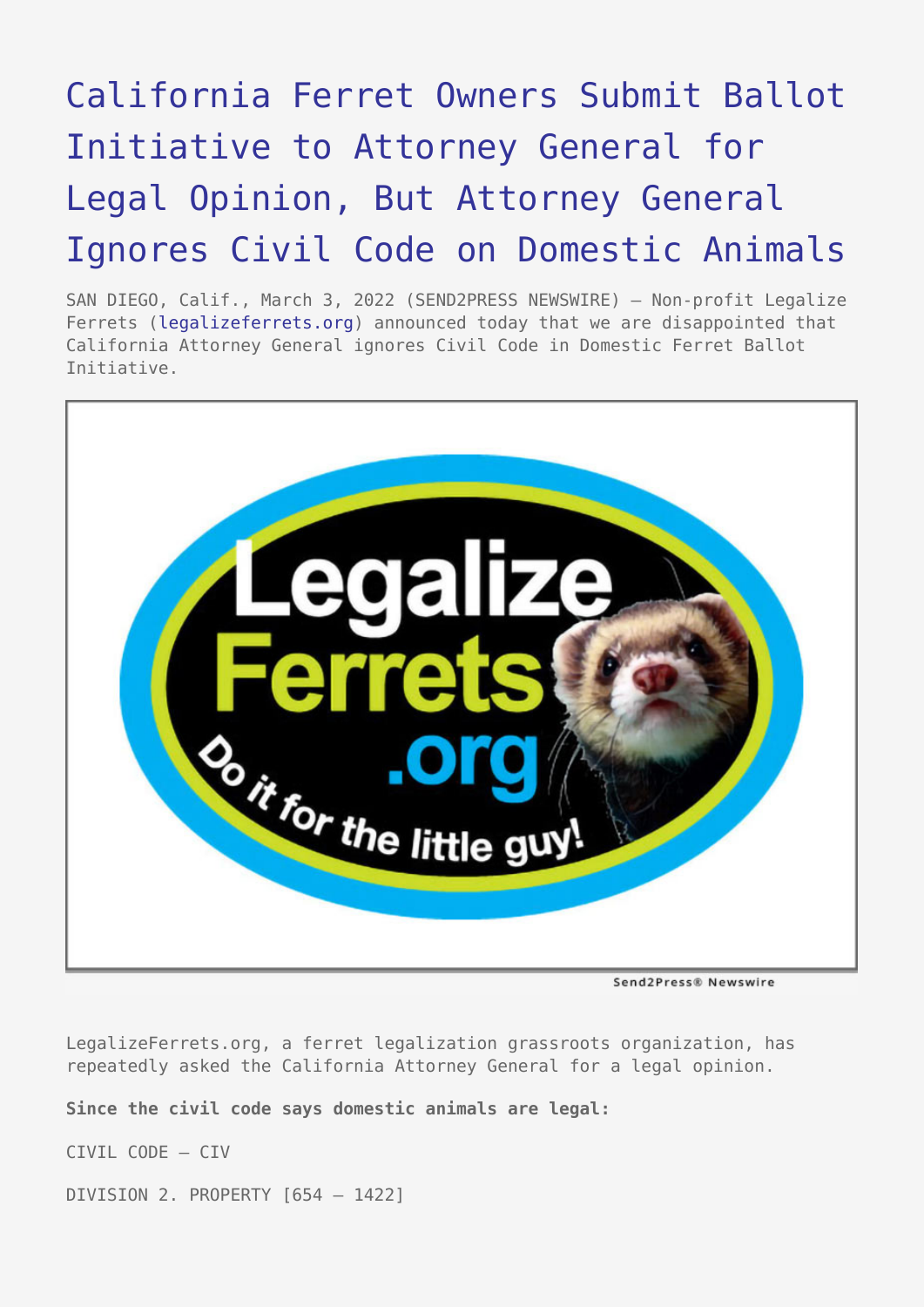There may be ownership of all inanimate things which are capable of appropriation or of manual delivery; of all domestic animals; of all obligations; of such products of labor or skill as the composition of an author, the good will of a business, trade marks and signs, and of rights created or granted by statute.

Every credible source, and even the name states – domestic ferrets are domestic animals Therefore we wanted to know if the state of California officially recognized the domestic ferret as domestic would that mean they're legal? But we never received a reply from the AG.

## **According to the California Attorney General's website:**

• As the chief law officer of the state, the California Attorney General provides legal opinions upon request to designated state and local public officials and government agencies on issues arising in the course of their duties. The formal legal opinions of the Attorney General have been accorded "great respect" and "great weight" by the courts.

Supporters of LegalizeFerrets.org have asked their representatives to make this request without success. So, we filed a ballot initiative in hopes that the title and summary would answer this question.

It was a treacherous journey. The AG's office ignored all our questions. We dealt with the Legislative Analyst's office and the Secretary of State's office – all successful; those people were friendly and helpful. But we could not get an answer on how to submit the ballot initiative from the AG until a Democratic Party activist with the state of Alaska gave us a contact phone number at the Secretary of State's office. Anabel Renteria finally emailed us with the suggestion:

**You can submit your initiative anytime, in person, at the following address:**

Department of Justice

1300 I St.

Sacramento, CA 95814

## **Five weeks later the title and summary were posted on their website:**

California law identifies ferrets as wild animals that are restricted because "such animals are undesirable and a menace to native wildlife, the agricultural interests of the state, or to the public health or safety." Current law and regulations make it illegal to own ferrets as pets without a state permit.

No mention of the conflict between California's civil code which allows ownership of all domestic animals and other, namely Fish and Game Code which says:

FISH AND GAME CODE 2116: Put ferrets in a group of wild animals. Says they